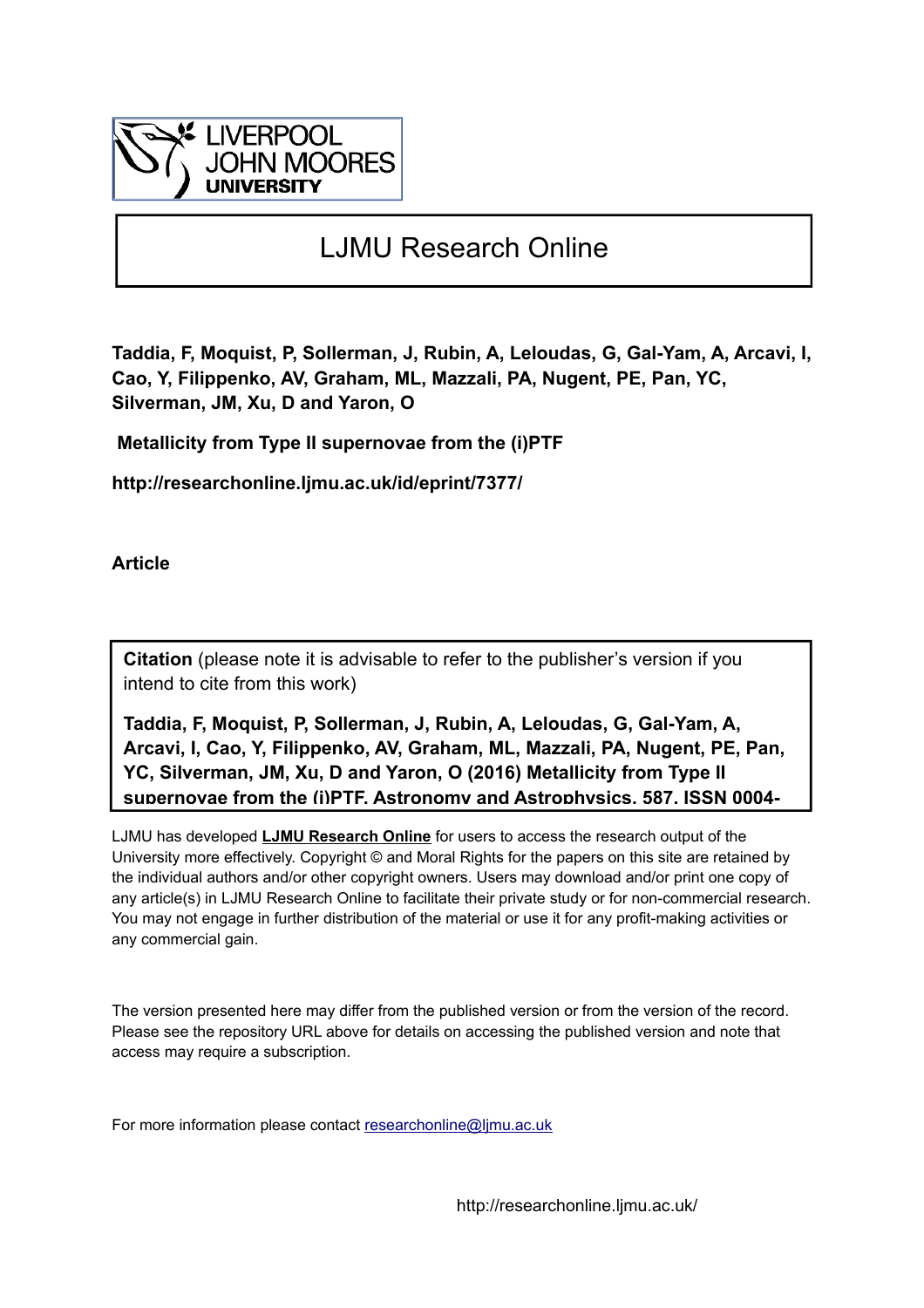LETTER TO THE EDITOR

# **Metallicity from Type II supernovae from the (i)PTF**-

F. Taddia<sup>1</sup>, P. Moquist<sup>1</sup>, J. Sollerman<sup>1</sup>, A. Rubin<sup>2</sup>, G. Leloudas<sup>2,3</sup>, A. Gal-Yam<sup>2</sup>, I. Arcavi<sup>4,5</sup>, Y. Cao<sup>6</sup>, A. V. Filippenko<sup>7</sup>, M. L. Graham<sup>7</sup>, P. A. Mazzali<sup>8,9</sup>, P. E. Nugent<sup>7,10</sup>, Y.-C. Pan<sup>11</sup>, J. M. Silverman<sup>12</sup>, D.  $Xu^{13}$ , and O. Yaron<sup>2</sup>

<sup>1</sup> The Oskar Klein Centre, Department of Astronomy, Stockholm University, AlbaNova, 10691 Stockholm, Sweden e-mail: ftadd@astro.su.se

<sup>2</sup> Department of Particle Physics & Astrophysics, Weizmann Institute of Science, 76100 Rehovot, Israel

<sup>3</sup> Dark Cosmology Centre, Niels Bohr Institute, University of Copenhagen, Juliane Maries Vej 30, 2100 Copenhagen, Denmark

<sup>4</sup> Las Cumbres Observatory Global Telescope, 6740 Cortona Dr, Suite 102, Goleta, CA 93117, USA

<sup>5</sup> Kavli Institute for Theoretical Physics, University of California, Santa Barbara, CA 93106, USA

- <sup>6</sup> Astronomy Department, California Institute of Technology, Pasadena, CA 91125, USA
- <sup>7</sup> Department of Astronomy, University of California, Berkeley, CA 94720-3411, USA
- <sup>8</sup> Astrophysics Research Institute, Liverpool John Moores University, 146 Brownlow Hill, Liverpool L3 5RF, UK
- <sup>9</sup> Max-Planck-Institut für Astrophysik, Karl-Schwarzschild-Str. 1, 85748 Garching, Germany
- <sup>10</sup> Lawrence Berkeley National Laboratory, Berkeley, CA 94720, USA
- <sup>11</sup> Astronomy Department, University of Illinois at Urbana-Champaign, 1002 W. Green Street, Urbana, IL 61801, USA
- <sup>12</sup> Department of Astronomy, University of Texas, Austin, TX 78712, USA<br><sup>13</sup> Key Laboratory of Space Astronomy and Technology, National Astronom
- <sup>13</sup> Key Laboratory of Space Astronomy and Technology, National Astronomical Observatories, Chinese Academy of Sciences, 20A Datun Road, 100012 Beijing, PR China

Received 16 December 2015 / Accepted 7 February 2016

#### **ABSTRACT**

Type IIP supernovae (SNe IIP) have recently been proposed as metallicity (*Z*) probes. The spectral models of Dessart et al. (2014, MNRAS, 440, 1856) showed that the pseudo-equivalent width of Fe II  $\lambda$ 5018 (pEW<sub>5018</sub>) during the plateau phase depends on the primordial *Z*, but there was a paucity of SNe IIP exhibiting pEW<sub>5018</sub> that were compatible with  $Z < 0.4 Z_{\odot}$ . This lack might be due to some physical property of the SN II population or to the fact that those SNe have been discovered in luminous, metal-rich targeted galaxies. Here we use SN II observations from the untargeted (intermediate) Palomar Transient Factory [(i)PTF] survey, aiming to investigate the pEW<sub>5018</sub> distribution of this SN population and, in particular, to look for the presence of SNe II at lower *Z*. We perform pEW5018 measurements on the spectra of a sample of 39 (i)PTF SNe II, selected to have well-constrained explosion epochs and light-curve properties. Based on the comparison with the pEW<sub>5018</sub> spectral models, we subgrouped our SNe into four *Z* bins from  $Z \approx 0.1 Z_{\odot}$  up to  $Z \approx 2 Z_{\odot}$ . We also independently investigated the *Z* of the hosts by using their absolute magnitudes and colors and, in a few cases, using strong-line diagnostics from spectra. We searched for possible correlations between SN observables, such as their peak magnitudes and the  $\bar{Z}$  inferred from pEW<sub>5018</sub>. We found 11 events with pEW<sub>5018</sub> that were small enough to indicate  $Z \approx 0.1 Z_{\odot}$ . The trend of pEW<sub>5018</sub> with *Z* matches the *Z* estimates obtained from the host-galaxy photometry, although the significance of the correlation is weak. We also found that SNe with brighter peak magnitudes have smaller pEW5018 and occur at lower *Z*.

**Key words.** supernovae: general – Galaxy: abundances

## **1. Introduction**

Type II supernovae (SNe) are the most common core-collapse SN events [\(Li et al. 2011\)](#page-4-0). They are characterized by hydrogenrich spectra (e.g., [Filippenko et al. 1997\)](#page-4-1), and their light curves exhibit a fast rise to peak [\(Rubin et al. 2015,](#page-4-2) hereafter R15), followed by a long (∼90 d) plateau in the case of SNe IIP or by a linear decline (>1.4 mag/[100 d\) in the case of SNe IIL.](#page-4-3) Anderson et al. [\(2014](#page-4-3)) show that these two subclasses may actually be the extremes of a continuum, with several objects showing intermediate light-curve slopes. The nature of the progenitors of SNe IIP is well established: pre-explosion images at their locations show extended ( $R \ge 500 R_{\odot}$ ) red supergiants (RSGs) in the mass range between 8.5 and 17  $M_{\odot}$  [\(Smartt 2009\)](#page-4-4).

Recently, [Dessart et al.](#page-4-5) [\(2014,](#page-4-5) hereafter D14) have proposed the use of SNe II as metallicity (*Z*) probes. In their work, SN II spectral models (first presented in [Dessart et al. 2013](#page-4-6)) show that the equivalent width (EW) of metal lines such as Fe II  $\lambda\lambda$ 5018, 5169 depends on the *Z* of the SN progenitor, as well as on the spectral phase. Also, the pseudo-EW (pEW) of these lines, which is more easily measurable than the actual EW, is a function of *Z* and phase. D14 measured the pEW of Fe II  $\lambda$ 5018 [hereafter pEW<sub>5018</sub>] in SN IIP spectra during the plateau phase and compared it with the  $pEW<sub>5018</sub>$  of their spectral models in order to determine the *Z* at the SN locations. Fe II  $\lambda$ 5018 was chosen because it is easy to observe in SN II spectra and is less affected by line blending than the stronger Fe ii <sup>λ</sup>[5169 line, whose pEW is also a proxy for](#page-4-7) *<sup>Z</sup>*. Anderson et al. [\(2015a\)](#page-4-7) recently presented ongoing investigations of the correlation between the  $pEW<sub>5018</sub>$  and the SN progenitor *Z* as measured from the emission lines of 43 SN II host galaxies, at least in the range between  $12 + \log(O/H) = 8.2 - 8.6$ .

Using spectral data mainly from the Carnegie Supernova Project (CSP), D14 suggest that there is a lack of SNe IIP at  $Z \leq 0.4$  *Z*<sub> $\odot$ </sub>. This could be a characteristic of the SN IIP population, thus providing clues to their progenitor evolution and explosion mechanisms. However, it could also be a bias effect,

<sup>\*</sup> The data are available at the CDS via anonymous ftp to [cdsarc.u-strasbg.fr](http://cdsarc.u-strasbg.fr) ([130.79.128.5](ftp://130.79.128.5)) or via <http://cdsarc.u-strasbg.fr/viz-bin/qcat?J/A+A/587/L7>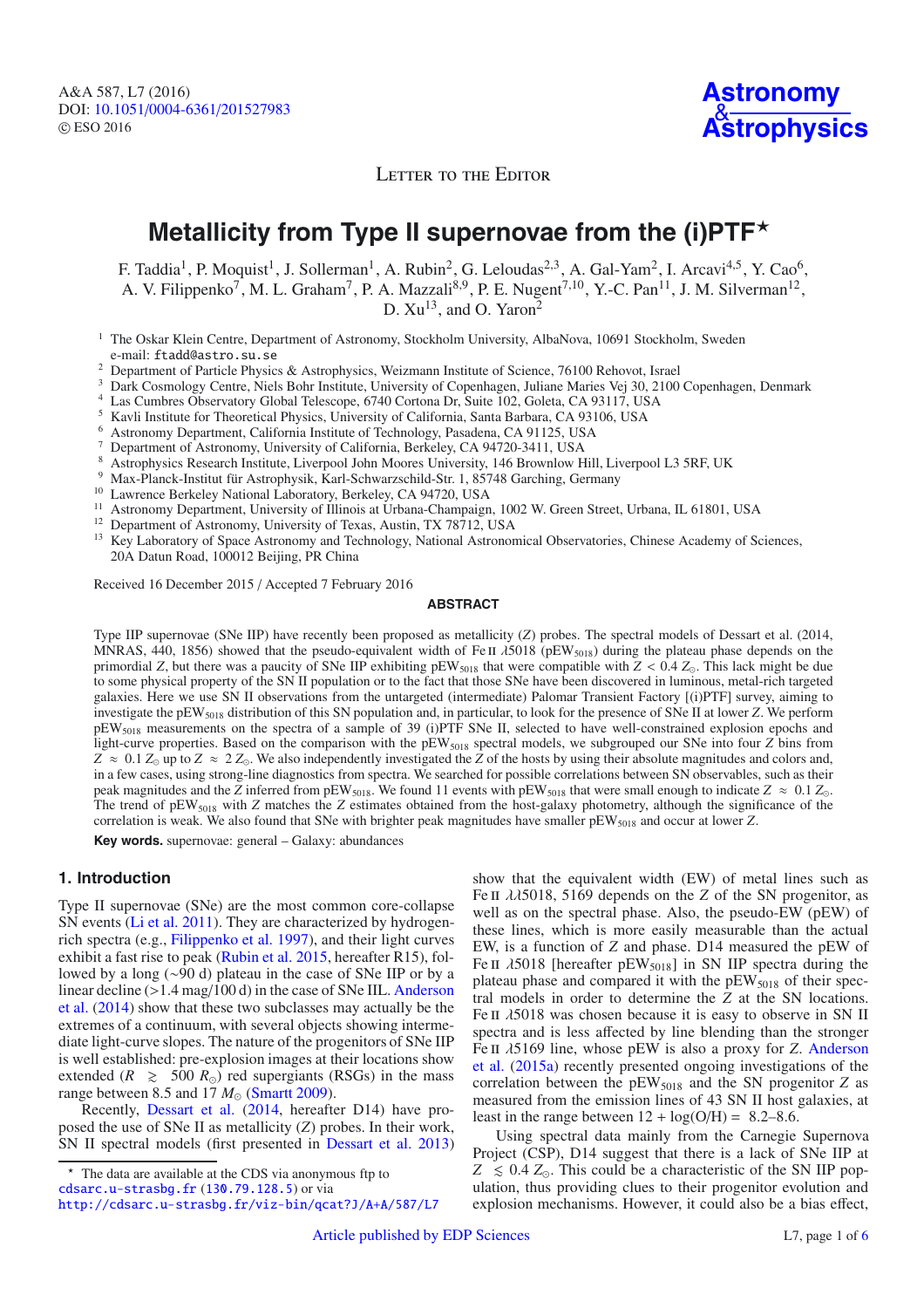since the CSP mainly observed SNe that were discovered by targe[ting luminous and therefore metal-rich galaxies.](#page-4-7) Anderson et al. [\(2015a\)](#page-4-7) also show a lack of SNe II with small  $pEW_{5018}$ – that is, at low *Z* (see their figure 1a). LSQ13fn [\(Polshaw et al.](#page-4-8) [2016\)](#page-4-8) shows a small pEW<sub>5018</sub>, corresponding to  $Z \approx 0.1 Z_{\odot}$ , but it seems to reside in a solar-*Z* host galaxy. (On the other hand, it has a large projected offset from the host-galaxy center.) Whether the lack of SNe II at low *Z* is a bias effect or a property of this SN class can only be tested with a larger sample of events discovered by an untargeted survey.

The Palomar Transient Factory (PTF) and its continuation (the intermediate PTF) are untargeted surveys, which allowed the discovery of a large number of core-collapse SNe in a wide variety of galaxies. [Arcavi et al.](#page-4-9) [\(2010](#page-4-9)) studied the PTF SN populations in dwarf galaxies, finding an excess of SNe IIb as compared to the SN population in brighter hosts. Thanks to the high cadence of PTF and iPTF [hereafter (i)PTF], for many targets there are also good constraints on the explosion epoch. Furthermore, the (i)PTF collaboration has access to many telescopes for SN follow-up observations [\(Gal-Yam et al. 2011](#page-4-10)), and it has collected a large number of high signal-to-noise ratio (S/N) SN spectra that are needed to study the pEW of the metal lines.

An extensive sample of (i)PTF SNe II was investigated by R15 with special focus on their early-time light curves. R15 established the explosion epochs for 57 events, whose spectra show the strong Balmer P-Cygni profiles typical of SNe II. Based on the light curves and the spectra of each SN, we subclassified our SNe into SNe IIP or IIL. Objects with a decline rate  $(s_2$  in [Anderson et al. 2014](#page-4-3)) > 1.4 mag/100 d during the plateau phase and a low ratio between the EW of H $\alpha$  in absorption and emission were classified as SNe IIL. In Table [A.1](#page-5-0) we label the SNe IIL with an asterisk "\*". Only five SNe IIL belong to our sample of 39 SNe II.

Here we use the R15 (i)PTF SN sample to investigate the presence of SNe II at low  $Z$ , by measuring their  $pEW<sub>5018</sub>$  during the plateau phase. We also check for the correlation between the *Z* inferred from the pEW measurements and the values obtained by studying the host-galaxy properties.

This Letter is structured as follows. In Sect. [2](#page-2-0) the spectral observations of the (i)PTF SN II sample are presented along with the host-galaxy data. Section [3](#page-2-1) describes the EW measurements and the other host-galaxy *Z* measurements, along with the main results. Our conclusions are summarized in Sect. [4.](#page-4-11)

### <span id="page-2-0"></span>**2. Observations**

We collected the optical spectra of the 57 SNe II presented by R15, as obtained by the (i)PTF collaboration. We looked for Fe II  $\lambda$ 5018 in each of the spectra and identified the line in 39 different SNe. For many SNe this line is detected only in a single spectrum, typically the last spectrum obtained during the plateau phase. Even though Fe II  $\lambda$ 5018 can sometimes be detected before the plateau phase, at those early epochs it is not useful for distinguishing between low and high *Z* (D14), and that is why only 39 out of 57 SNe were analyzed. For the SNe where the line was detected at multiple epochs during the plateau phase, we selected the spectrum with the highest S/N for further analysis.

The selected spectra were obtained with many different telescopes and instruments, as summarized in Table [A.1.](#page-5-0) Each spectrum has been reduced in the standard manner, including bias and flat-field corrections, wavelength calibration using the spectrum of a comparison lamp, and flux calibration with the spectrum of a standard star observed on the same night.

For each spectrum where Fe II  $\lambda$ 5018 was identified, we established the phase, based on the explosion date reported by R15. The phase was corrected for time dilation based on the SN redshift (from R15), even though this correction is minimal for our relatively nearby objects. (The average redshift of our sample is  $\bar{z}$  = 0.030.) The phase was determined with high accuracy  $(\pm 1.15 \text{ d})$  on average) given the high cadence of (i)PTF.

We also collected photometry (*u*g*riz*) and optical spectra of the host galaxies of our SNe from the Sloan Digital Sky Survey (SDSS; [Ahn et al. 2014\)](#page-4-12). Of our 39 SNe, 35 are in the SDSS footprint and have a detected host. An SDSS spectrum is available for only 14 of our galaxies. Using these data we are able to independently check the  $Z$  estimates from  $pEW<sub>5018</sub>$ .

### <span id="page-2-1"></span>**3. Analysis and results**

We measured pEW<sub>5018</sub> with a MATLAB script based on the formulae given by [Nordin et al.](#page-4-13) [\(2011;](#page-4-13) see their Eqs. (1) and (2)). The uncertainty estimates include the error due to the pseudocontinuum selection and that associated with the noise of the spectrum. The boundaries of the continuum were selected manually with the help of a smoothed spectrum on top of the original data to guide the eye. We compared these EW measurements and uncertainty estimates with those obtained with the IRAF splot EW tool and found that the results were consistent.

We plot pEW<sub>5018</sub> as a function of SN phase in Fig. [1,](#page-3-0) also showing the models by D14 for different *Z*. We indicate  $pEW_{5018}$ measurements from D14, mainly from CSP SNe II. Also, the  $pEW<sub>5018</sub>$  values at +50 d presented by [Anderson et al.](#page-4-7) [\(2015a](#page-4-7)) are provided. Between ∼60 and ∼90 d, the pEW<sub>5018</sub> values inferred for the objects in our sample are on average lower than what was previously presented in the literature. The untargeted nature of the (i)PTF survey, along with its spectroscopic followup capability, has allowed us to find a dozen SNe II (black sym-bols in Fig. [1\)](#page-3-0) whose  $pEW<sub>5018</sub>$  match spectral models having  $Z = 0.1 Z_{\odot}$  (black line in Fig. [1\)](#page-3-0). In some cases these SNe have even smaller  $pEW<sub>5018</sub>$  than what is expected from these models. Only LSQ13fn [\(Polshaw et al. 2016](#page-4-8)) has a comparably small  $pEW<sub>5018</sub>$  (see the magenta empty circle in Fig. [1\)](#page-3-0). In Fig. [2](#page-3-1) we show a few examples of (i)PTF SN II spectra selected among those with small pEW<sub>5018</sub>. This line is particularly faint, but clearly detected given the high S/N of these spectra.

Because of the small number of available host-galaxy spectra, we resorted to using the photometric measurements of the SN host galaxies from SDSS to test whether the SNe with small pEW5018 are indeed in small metal-poor galaxies, and if those with large  $pEW<sub>5018</sub>$  are in large, luminous, metal-rich galaxies. First, we converted the *r*-band apparent magnitudes from SDSS (Cmodel) to absolute magnitudes  $(M_{\text{host}}(r))$  using the distance moduli pr[esented](#page-4-14) [by](#page-4-14) [R15](#page-4-14) [and](#page-4-14)  $E(B - V)_{MW}$  from Schlafly & Finkbeiner [\(2011\)](#page-4-14). Figure [A.1](#page-5-1) shows  $pEW_{5018}$  versus  $M_{\text{host}}(r)$ (excluding SNe IIL). Even if the phases of the spectra span at least two months, there is a correlation between the two observables (Spearman test gives *p*-value = 0.007). In our sample, SNe with pEW<sub>5018</sub>  $\leq$  -20 Å never occur in galaxies fainter than  $M_{\text{host}}(r) \approx -19$  mag. Then, using  $M_{\text{host}}(r)$ , we obtained an estimate of the metal content  $(Z<sub>host</sub>)$  for each host via Eq. (1) of [Arcavi et al.](#page-4-9) [\(2010](#page-4-9)). We plot in Fig. [3](#page-3-2) (top-left panel) the cumulative distributions of  $Z_{\text{host}}$  for the host galaxies of the SNe with  $pEW_{5018}$  consistent with  $Z_{SN} \approx 0.1, 0.4, 1$ , and  $2 Z_{\odot}$ .

We subdivided our SNe into these four *Z* bins based on the distance of their  $pEW<sub>5018</sub>$  values from those of the models by D14 (see Fig. [1\)](#page-3-0). It indeed seems that SNe with the largest  $pEW<sub>5018</sub>$  at a given phase are in galaxies with the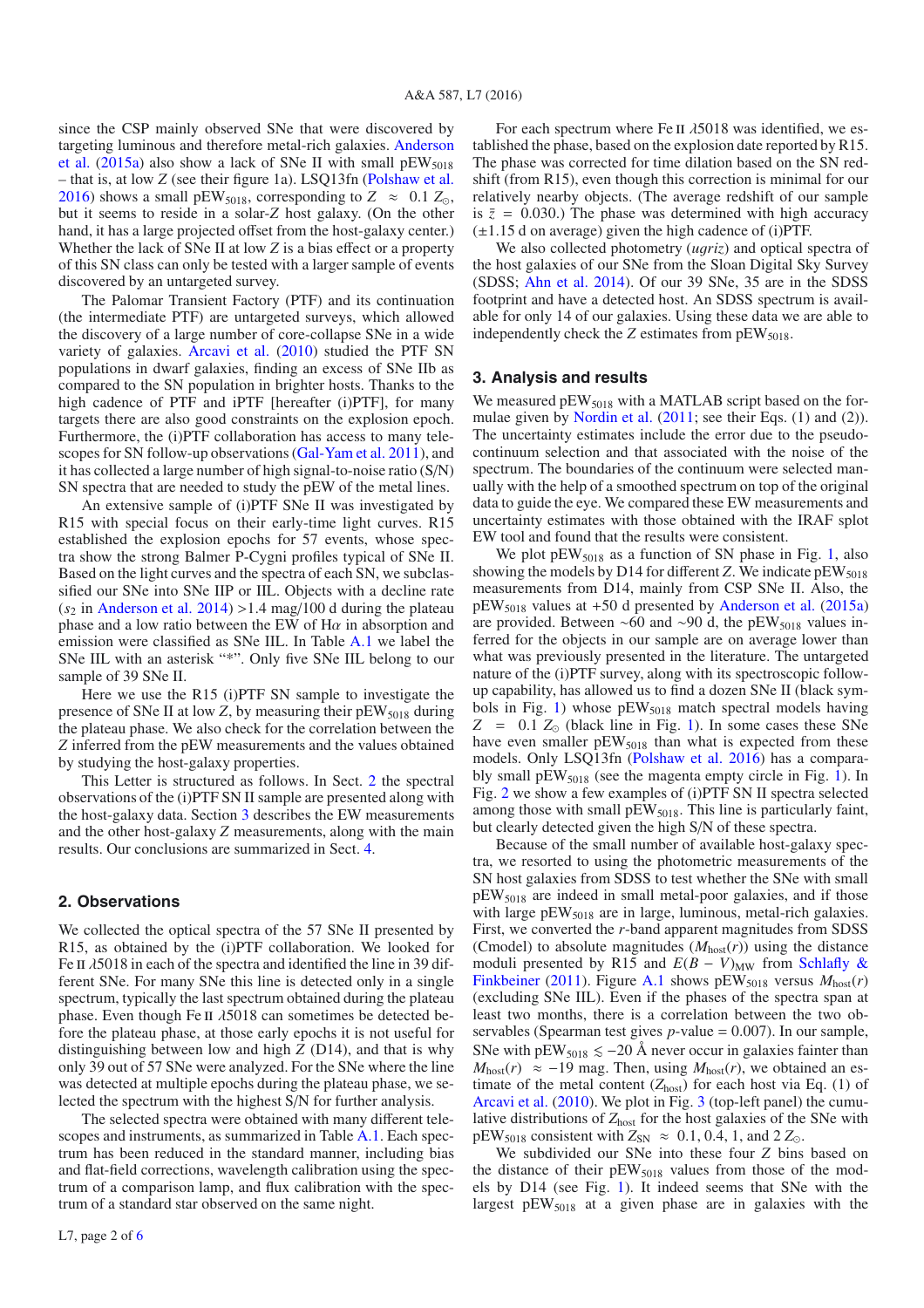

<span id="page-3-0"></span>[Fig. 1.](http://dexter.edpsciences.org/applet.php?DOI=10.1051/0004-6361/201527983&pdf_id=1) pEW<sub>5018</sub> as a function of the SN phase. Filled symbols label our (i)PTF SNe II. Most of them are SNe IIP, and those circled in black are SNe IIL (i.e., they show a decline rate >0.014 mag d<sup>-1</sup> on the plateau). The spectral models by D14 indicating different *Z* are represented by solid lines. Our SNe are subgrouped and color-coded in 4 subsets based on the pEW(t) model to which they appear closest. pEW measurements from D14 and [Anderson et al.](#page-4-7) [\(2015a](#page-4-7)) are shown by empty circles (gray and blue, respectively). Our SN sample includes a subset of objects with unprecedentedly small pEW, consistent with  $Z_{SN} = 0.1 Z_{\odot}$ . The only object with similar pEW(Fe II 5018) is LSQ13fn [\(Polshaw et al. 2016\)](#page-4-8).

<span id="page-3-1"></span>

**[Fig. 2.](http://dexter.edpsciences.org/applet.php?DOI=10.1051/0004-6361/201527983&pdf_id=2)** Examples of SN II spectra with small pEW<sub>5018</sub>. The Fe II λ5018 rest wavelength is marked by a vertical dashed line, the absorption minima by vertical dashed segments. The spectra are normalized by their median, offset by a constant (dashed horizontal lines), and shown in the rest frame.

highest amounts of metals (see green line). Since the luminositymetallicity (LZ) relation from [Arcavi et al.](#page-4-9) [\(2010](#page-4-9), see also [Tremonti et al. 2004\)](#page-4-15) is known to be affected by large dispersion, we also estimate the host *Z* via the luminosity-color-metallicity (LCZ) relation by [Sanders et al.](#page-4-16) [\(2013\)](#page-4-16). Making use of their O3N2 calibration along with  $M_{\text{host}}(g)$  and  $(g-r)_{\text{host}}$  for each host in order to get the oxygen abundances, these abundances were then converted into  $Z_{\text{host}}$ . In the top-right panel of Fig. [3,](#page-3-2) we show that with this improved calibration the SNe with smaller pEW5018 (black and red lines) are also located in metal-poorer galaxies.

To estimate the *Z* at the location of our SNe within their hosts, we can correct the global *Z* of their hosts for the metallicity gr[adient that is known to characterize galaxies \(e.g.,](#page-4-17) Pilyugin et al. [2004;](#page-4-17) [Taddia et al. 2013](#page-4-18), [2015](#page-4-19)), where the nucleus is

<span id="page-3-2"></span>

[Fig. 3.](http://dexter.edpsciences.org/applet.php?DOI=10.1051/0004-6361/201527983&pdf_id=3) *Top panels*: global metallicity (*Zhost*) cumulative distributions from the LZ (*left*) and the LCZ (*right*) relations. We subdivided the SNe IIP into  $4 Z$  bins based on their  $pEW<sub>5018</sub>$  as compared to the models by D14. *Bottom panels*: as in the top panels, but *Z* is that at the SN locations, as derived by assuming a (single) *Z* gradient for all the hosts.

typically more metal-rich than the outer parts. We used the derived global *Z* as a proxy of the central *Z*, and then adopted an average *Z* gradient of  $-0.47 R_{25}^{-1}$  (see [Pilyugin et al. 2004\)](#page-4-17).<br>The deprojected and radius-normalized distance for each SN The deprojected and radius-normalized distance for each SN from its host center (see Table [A.2\)](#page-6-1) was estimated using the SN and the host-galaxy coordinates, the host-galaxy radius, the host-galaxy axis ratio, and the position angle as obtained from SDSS [\(Ahn et al. 2014\)](#page-4-12). In Fig. [3](#page-3-2) we show the obtained SN location cumulative *Z* distributions for the four SN groups based on  $pEW<sub>5018</sub>$ , using the LZ relation (bottom-left panel) and the LCZ relation (bottom-right panel). With the LCZ calibration,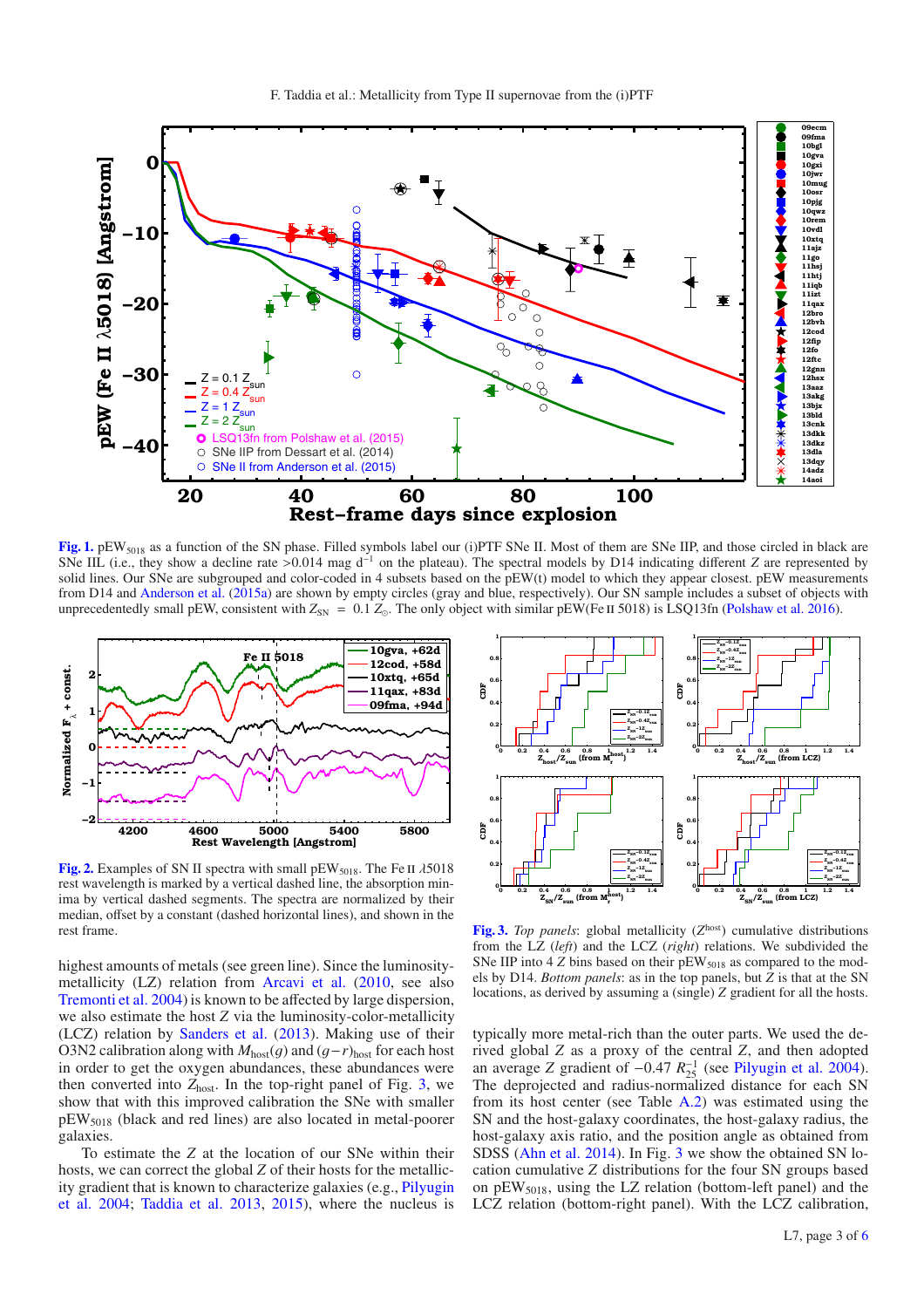<span id="page-4-24"></span>

**[Fig. 4.](http://dexter.edpsciences.org/applet.php?DOI=10.1051/0004-6361/201527983&pdf_id=4)** Cumulative distributions of the SN peak *r*-band absolute magnitude for the four *Z* bins based on pEW<sub>5018</sub>. SNe IIP at lower *Z* tend to be more luminous.

pEW5018 is confirmed as a proxy for the actual SN host *Z*, with the objects having smaller pEW5018 located at lower *Z*. In all the distributions of Fig. [3,](#page-3-2) we only included SNe IIP, but including SNe IIL does not change the results significantly. Spearman tests between  $Z_{SN}$  from  $pEW_{5018}$  and  $Z_{host}$  (from both LC and LCZ) reveal that there is a correlation with *<sup>p</sup>*-values <0.05. All the *<sup>Z</sup>* estimates are reported in Table [A.2.](#page-6-1)

The values of *Z* from pEW<sub>5018</sub> cover a wider range than those from LZ and LCZ (see Fig. [3,](#page-3-2) and also [Anderson et al.](#page-4-20) [2016,](#page-4-20) their Fig. 10). The latter are obtained from O abundances, whereas  $pEW<sub>5018</sub>$  is essentially a measure of the Fe abundance. The D14 models assume a constant [O/Fe], but at least in the MW [O/Fe] is lower at higher [Fe/H] (e.g., [Amarsi et al. 2015\)](#page-4-21). Therefore, SNe with low  $pEW<sub>5018</sub>$  will be found at higher hostgalaxy *Z* (based on O abundance) than expected from the models based on Fe abundance, and vice versa.

In Table [A.2,](#page-6-1) we also report the *Z* measurements from the emission lines of the few SDSS galaxy spectra that are available and whose line ratios were consistent with no AGN contamination [\(Baldwin et al. 1981](#page-4-22)).

We tested if the different SN groups based on  $pEW<sub>5018</sub>$  have different SN observables. The K-S tests show that there is no statistically significant difference among the four groups when we compare the distributions of *r*-band rise time and *r*-band  $\Delta m_{15}$ . (SN properties were taken from R15.) However, we found that there is a statistically significant difference between the low- and high-*Z* SN groups when we compare their absolute *r*-band peak magnitudes  $[M_{SN}^{max}(r)]$ . These were corrected for the host extinc-tion by measuring the EW of the narrow Na<sub>I</sub> D [\(Turatto et al.](#page-4-23) [2003\)](#page-4-23). SNe at lower *Z* (*Z*  $\approx$  0.1; 0.4 *Z*<sub>0</sub>) tend to be more luminous than those at high  $Z$  ( $Z \approx 1$ ;  $2 Z_{\odot}$ ), with only a 1% chance of being drawn from the same distribution. The  $M_{SN}^{\text{max}}(r)$  distributions are shown in Fig. [4.](#page-4-24) The average peak magnitudes of low- and high-*Z* SNe are  $\langle M_{\rm SN}^{\rm max} \rangle = -17.3$  mag and  $-16.6$  mag, respectively. In the inset of Fig. [4,](#page-4-24) we also show that pEW<sub>5018</sub> measured at different phases during the plateau correlates with the SN peak magnitude. Models of SN II progenitors with initial mass =15  $M_{\odot}$  and different *Z* by [Dessart et al.](#page-4-6) [\(2013\)](#page-4-6) show that the *V*-band peak should be fainter for low-*Z* SNe because they explode with more compact radii, in contrast to our trend. However, their  $M_{\text{SN}}^{\text{max}}(r)$  range is narrower than 1 mag, whereas our observed SNe span 4 mag.

#### <span id="page-4-11"></span>**4. Conclusions**

SNe [IIP were known to occur at relatively high](#page-4-25) *Z* (Anderson et al. [2010](#page-4-25); D14). Thanks to the untargeted (i)PTF survey, we have shown that SNe IIP also arise in relatively large numbers from progenitors consistent with  $Z \approx 0.1 Z_{\odot}$ . The high quality of the (i)PTF spectra allows us to also measure the weakest Fe II  $\lambda$ 5018 lines. The expected trend in pEW(*t*) with *Z*host is observed, although with weak significance. SNe IIP with smaller pEW tend to occur in metal-poorer environments. Spectral *Z* measurements are required to better calibrate the relation and assess its dispersion (see, e.g., [Anderson et al. 2015a\)](#page-4-7). SN IIP peak magnitudes correlate with *Z*, with more-luminous SNe occurring at lower *Z*.

*Acknowledgements.* We gratefully acknowledge the support from the Knut and Alice Wallenberg Foundation. The Oskar Klein Centre is funded by the Swedish Research Council. A.G.-Y. is supported by the EU/FP7 via ERC grant No. 307260, the Quantum Universe I-Core program by the Israeli Committee for Planning and Budgeting and the ISF; by Minerva and ISF grants; by the Weizmann-UK "making connections" program; and by Kimmel and ARCHES awards. A.V.F.'s research is supported by the Christopher R. Redlich Fund, the TABASGO Foundation, and NSF grant AST-1211916. We are grateful to the staffs at the many observatories where data for this study were collected (Palomar, Lick, Keck, etc.). We thank R. Foley, J. Bloom, Green, N. Cucchiara, A. Horesh, K. I. Clubb, M. T. Kandrashoff, K. Maguire, A. De Cia, S. Tang, B. Zackay, B. Sesar, A. Waszczak, I. Shivvers, who helped with some of the observations and data reduction. Research at Lick Observatory is partially supported by a generous gift from Google. Some of the data presented herein were obtained at the W. M. Keck Observatory, which is operated as a scientific partnership among the California Institute of Technology, the University of California, and NASA; the observatory was made possible by the generous financial support of the W. M. Keck Foundation. This research used resources of the National Energy Research Scientific Computing Center, a DOE Office of Science User Facility supported by the Office of Science of the US Department of Energy under Contract No. DE-AC02-05CH11231. J.M.S. is supported by an NSF Astronomy and Astrophysics Postdoctoral Fellowship under award AST-1302771. D.X. acknowledges the support of the One-Hundred-Talent Program from the National Astronomical Observatories, Chinese Academy of Sciences. This work is partly based on the Bachelor thesis by P. Moquist.

#### **References**

- Ahn, C. P., Alexandroff, R., Allende Prieto, C., et al. 2014, [ApJS, 211, 17](http://linker.aanda.org/10.1051/0004-6361/201527983/1)
- <span id="page-4-21"></span><span id="page-4-12"></span>Amarsi, A. M., Asplund, M., Collet, R., & Leenaarts, J. 2015, [MNRAS, 454,](http://linker.aanda.org/10.1051/0004-6361/201527983/2) [L11](http://linker.aanda.org/10.1051/0004-6361/201527983/2)
- <span id="page-4-25"></span>Anderson, J. P., Covarrubias, R. A., James, P. A., Hamuy, M., & Habergham, S. M. 2010, [MNRAS, 407, 2660](http://linker.aanda.org/10.1051/0004-6361/201527983/3)
- <span id="page-4-7"></span><span id="page-4-3"></span>Anderson, J. P., González-Gaitán, S., Hamuy, M., et al. 2014, [ApJ, 786, 67](http://linker.aanda.org/10.1051/0004-6361/201527983/4) Anderson, J. P., Gutiérrez, C. P., & Dessart, L. 2015, arXiv e-prints
- [[arXiv:1510.04271](http://arxiv.org/abs/1510.04271)]
- <span id="page-4-20"></span>Anderson, J. P., Gutierrez, C. P., Dessart, L., et al. 2016, A&A, accepted [[arXiv:1602.00011](http://arxiv.org/abs/1602.00011)]
- Arcavi, I., Gal-Yam, A., Kasliwal, M. M., et al. 2010, [ApJ, 721, 777](http://linker.aanda.org/10.1051/0004-6361/201527983/7)
- <span id="page-4-22"></span><span id="page-4-9"></span><span id="page-4-6"></span>Baldwin, J. A., Phillips, M. M., & Terlevich, R. 1981, [PASP, 93, 5](http://linker.aanda.org/10.1051/0004-6361/201527983/8) (BPT)
- Dessart, L., Hillier, D. J., Waldman, R., & Livne, E. 2013, [MNRAS, 433, 1745](http://linker.aanda.org/10.1051/0004-6361/201527983/9) Dessart, L., Gutierrez, C. P., Hamuy, M., et al. 2014, [MNRAS, 440, 1856](http://linker.aanda.org/10.1051/0004-6361/201527983/10) [D14]
- <span id="page-4-5"></span>Filippenko, A. V. 1997, [ARAA, 35, 309](http://linker.aanda.org/10.1051/0004-6361/201527983/11)
- Gal-Yam, A., Kasliwal, M. M., Arcavi, I., et al. 2011, [ApJ, 736, 159](http://linker.aanda.org/10.1051/0004-6361/201527983/12)
- <span id="page-4-13"></span><span id="page-4-10"></span><span id="page-4-1"></span><span id="page-4-0"></span>Li, W., Chornock, R., Leaman, J., et al. 2011, [MNRAS, 412, 1473](http://linker.aanda.org/10.1051/0004-6361/201527983/13)
- Nordin, J., Östman, L., Goobar, A., et al. 2011, [A&A, 526, A119](http://linker.aanda.org/10.1051/0004-6361/201527983/14)
- Pettini, M., & Pagel, B. E. J. 2004, **MNRAS**, 348, L59
- <span id="page-4-26"></span><span id="page-4-17"></span>Pilyugin, L. S., Vílchez, J. M., & Contini, T. 2004, [A&A, 425, 849](http://linker.aanda.org/10.1051/0004-6361/201527983/16) Polshaw, J., Kotak, R., Dessart, L., et al. 2016, A&A, in press,
- <span id="page-4-8"></span><span id="page-4-2"></span>[DOI: 10.1051](http://dx.doi.org/10.1051/0004-6361/201527682)/0004-6361/201527682 Rubin, A., Gal-Yam, A., De Cia, A., et al. 2015, ApJ, submitted
- [[arXiv:1512.00733](http://arxiv.org/abs/1512.00733)] [R15]
- <span id="page-4-16"></span>Sanders, N. E., Levesque, E. M., & Soderberg, A. M. 2013, [ApJ, 775, 125](http://linker.aanda.org/10.1051/0004-6361/201527983/19) Schlafly, E. F., & Finkbeiner, D. P. 2011, [ApJ, 737, 103](http://linker.aanda.org/10.1051/0004-6361/201527983/20)
- <span id="page-4-14"></span><span id="page-4-4"></span>Smartt, S. J. 2009, [ARA&A, 47, 63](http://linker.aanda.org/10.1051/0004-6361/201527983/21)
- <span id="page-4-18"></span>Taddia, F., Sollerman, J., Razza, A., et al. 2013, [A&A, 558, A143](http://linker.aanda.org/10.1051/0004-6361/201527983/22)
- <span id="page-4-19"></span>Taddia, F., Sollerman, J., Fremling, C., et al. 2015, [A&A, 580, A131](http://linker.aanda.org/10.1051/0004-6361/201527983/23)
- <span id="page-4-23"></span><span id="page-4-15"></span>Tremonti, C. A., Heckman, T. M., Kauffmann, G., et al. 2004, [ApJ, 613, 898](http://linker.aanda.org/10.1051/0004-6361/201527983/24) Turatto, M., Benetti, S., & Cappellaro, E. 2003, From Twilight to Highlight: The Physics of Supernovae, 200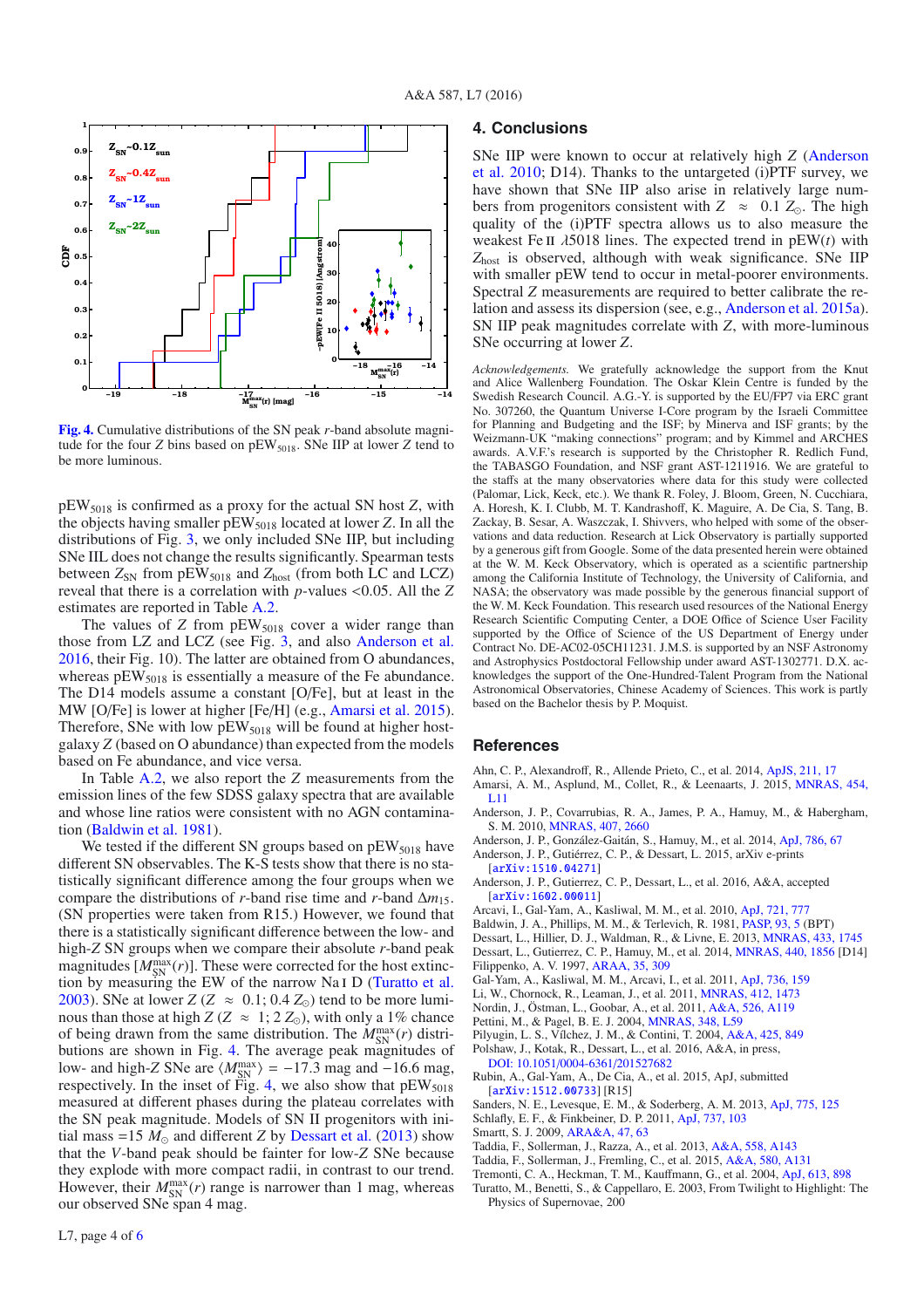# **Appendix A: Additional figure and tables**



<span id="page-5-1"></span>**[Fig. A.1.](http://dexter.edpsciences.org/applet.php?DOI=10.1051/0004-6361/201527983&pdf_id=5)**  $pEW_{5018}$  versus  $M_r^{\text{host}}$ . Symbols are color-coded as in Fig. [1.](#page-3-0)

<span id="page-5-0"></span>

|  |  |  |  |  |  | Table A.1. Log of spectral observations and pEW measurements. |
|--|--|--|--|--|--|---------------------------------------------------------------|
|--|--|--|--|--|--|---------------------------------------------------------------|

| $(i)$ PTF SN Phase <sup>a</sup> |                          | $-pEW$ <sub>5018</sub> | Telescope+Instrument Date |              |
|---------------------------------|--------------------------|------------------------|---------------------------|--------------|
|                                 | (d)                      | (A)                    |                           | (UT)         |
| $\overline{0}9$ ecm             | $41.\overline{87(0.35)}$ | 18.88(1.04)            | Keck1+LRIS                | 2009 Oct. 23 |
| 09fma                           | 93.66(1.05)              | 12.31(2.01)            | $P200+DBSP$               | 2010 Jan. 09 |
| 10bgl                           | 34.35(0.97)              | 20.70(1.15)            | Keck1+LRIS                | 2010 Feb. 06 |
| 10gva                           | 62.17(0.88)              | 2.37(0.26)             | Keck1+LRIS                | 2010 Jun. 12 |
| 10gxi                           | 38.04(2.41)              | 10.64(2.02)            | $P200+DBSP$               | 2010 Jun. 13 |
| $10$ jwr                        | 28.03(2.35)              | 10.77(0.60)            | Keck1+LRIS                | 2010 Jul. 07 |
| $10 \text{mug}^*$               | 45.46(2.35)              | 10.72(1.28)            | P <sub>200</sub> +DBSP    | 2010 Aug. 14 |
| 10osr                           | 88.53(0.91)              | 15.17(3.07)            | Lick 3-m+Kast             | 2010 Oct. 11 |
| $10$ pjg                        | 56.91(2.39)              | 15.75(1.60)            | P <sub>200</sub> +DBSP    | 2010 Sep. 06 |
| 10qwz                           | 62.87(1.47)              | 23.04(1.61)            | Lick 3-m+Kast             | 2010 Oct. 11 |
| 10 <sub>rem</sub>               | 62.89(1.87)              | 16.41(0.75)            | Keck2+DEIMOS              | 2010 Oct. 12 |
| 10vdl                           | 53.84(1.95)              | 15.65(2.69)            | Keck2+DEIMOS              | 2010 Nov. 07 |
| 10xtq                           | 64.82(0.45)              | 4.32(1.65)             | P200+DBSP                 | 2010 Dec. 06 |
| 11ajz                           | 99.12(0.94)              | 13.61(1.22)            | Lick 3-m+Kast             | 2011 May 13  |
| 11g0                            | 57.55(1.37)              | 25.57(2.84)            | P200+DBSP                 | 2011 Mar. 10 |
| 11hsi                           | 77.60(1.90)              | 16.61(1.16)            | Lick 3-m+Kast             | 2011 Sep. 29 |
| 11htj                           | 110.21(1.46)             | 16.96(3.45)            | P200+DBSP                 | 2011 Oct. 30 |
| $11$ iqb                        | 64.97(0.21)              | 16.95(0.24)            | Keck1+LRIS                | 2011 Sep. 26 |
| 11izt                           | 37.34(2.41)              | 18.82(1.51)            | WHT+ISIS                  | 2011 Aug. 31 |
| 11qax                           | 83.47(0.40)              | 12.22(0.65)            | KPNO4m+RC Spec            | 2012 Jan. 26 |
| 12bro                           | 44.18(0.37)              | 9.96(0.99)             | P <sub>200</sub> +DBSP    | 2012 Apr. 29 |
| 12bvh                           | 89.80(0.95)              | 30.76(0.46)            | Lick 3-m+Kast             | 2012 Jun. 14 |
| 12cod*                          | 57.91(1.88)              | 3.76(0.22)             | TNG+DOLORES               | 2012 May 31  |
| $12$ fip                        | 38.47(0.94)              | 9.62(0.93)             | P <sub>200</sub> +DBSP    | 2012 Jul. 21 |
| 12f <sub>O</sub>                | 116.10(0.96)             | 19.53(0.66)            | Keck1+LRIS                | 2012 Apr. 29 |
| 12ftc                           | 41.60(0.90)              | 9.69(0.93)             | $P200+DBSP$               | 2012 Jul. 27 |
| $12gm*$                         | 42.30(0.94)              | 19.29(1.59)            | WHT+ISIS                  | 2012 Aug. 21 |
| 12hsx                           | 46.21(0.25)              | 15.77(0.90)            | WHT+ISIS                  | 2012 Aug. 21 |
| 13aaz                           | 74.24(1.42)              | 32.27(0.83)            | P200+DBSP                 | 2013 Jun. 03 |
| 13akg                           | 58.19(2.42)              | 19.82(0.54)            | Keck2+DEIMOS              | 2013 Jun. 06 |
| $13$ bjx                        | 62.72(0.47)              | 22.82(0.62)            | P200+DBSP                 | 2013 Aug. 03 |
| 13bld                           | 33.95(0.45)              | 27.58(2.27)            | P200+DBSP                 | 2013 Jul. 05 |
| 13cnk                           | 56.82(0.44)              | 19.71(0.50)            | Keck2+DEIMOS              | 2013 Oct. 04 |
| 13dkk                           | 74.48(0.35)              | 12.54(2.39)            | P200+DBSP                 | 2013 Nov. 26 |
| 13dkz                           | 49.73(0.44)              | 14.73(0.80)            | P200+DBSP                 | 2013 Nov. 02 |
| 13dla*                          | 75.52(0.43)              | 16.50(5.79)            | Keck1+LRIS                | 2013 Dec. 02 |
| 13dqy                           | 91.12(0.44)              | 11.04(0.47)            | P200+DBSP                 | 2014 Jan. 06 |
| $14$ adz $*$                    | 64.94(0.33)              | 14.75(0.87)            | Keck1+LRIS                | 2014 May 28  |
| 14aoi                           | 68.05(0.05)              | 40.46(4.30)            | Lick 3-m+Kast             | 2014 Jun. 30 |

Notes. (*a*) From explosion date, and corrected for time dilation. (∗) SN IIL. The other objects are SNe IIP.